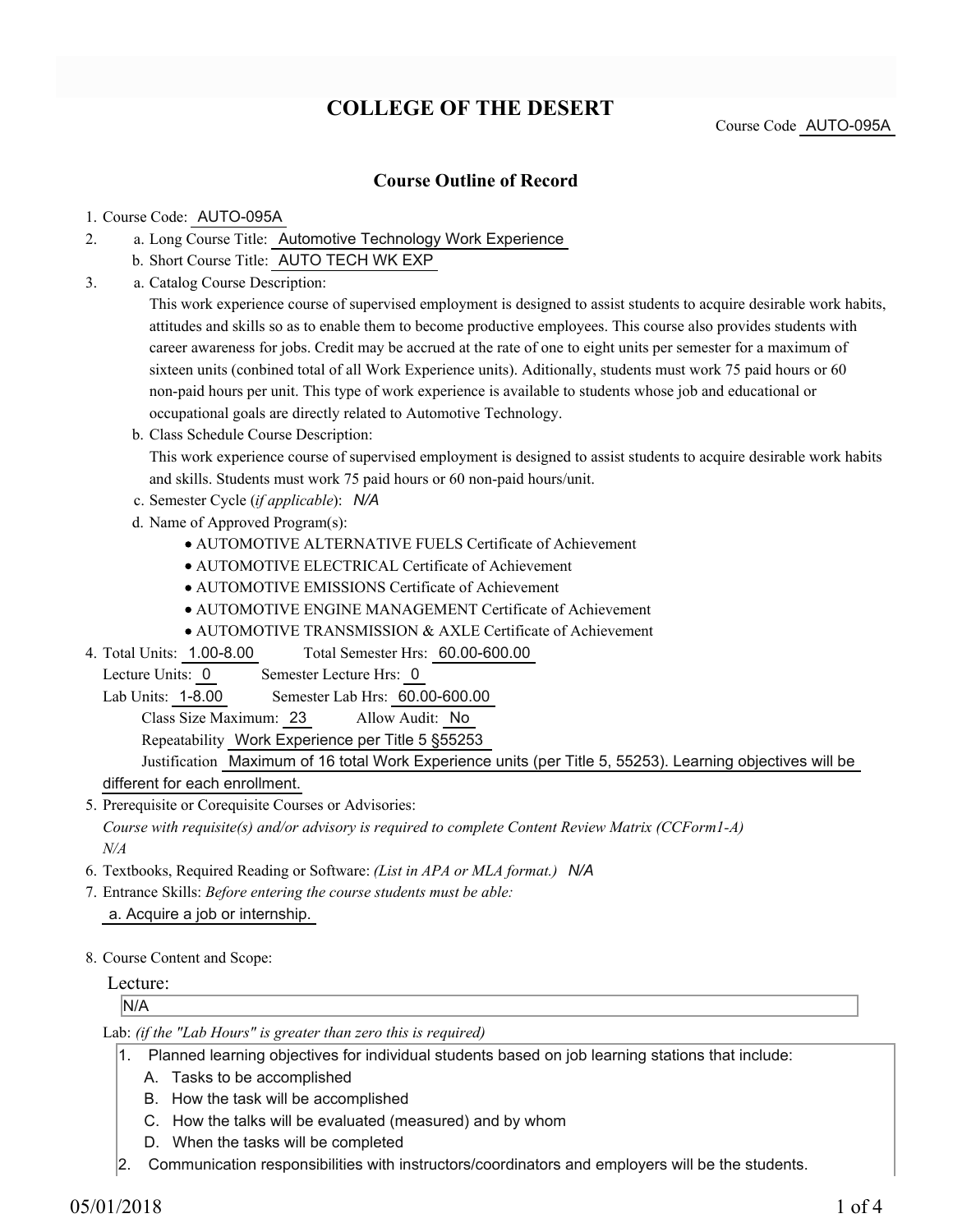9. Course Student Learning Outcomes:

1.

Given the task of writing three learning objectives based on work related duties, demonstrate competent and appropriate completion of each objective which increases performance, improves efficiency and enhances skills in the workplace.

2.

Given normal tasks based on actual working conditions, demonstrate competent and appropriate employment soft skills.

- 10. Course Objectives: Upon completion of this course, students will be able to:
	- a. Demonstrate employment skills under actual working conditions.
	- b. Apply career goals of classroom theory to real life experience.
	- c. Demonstrate an increase in self-identity and confidence as a worker through individual attention given by instructor/coordinators and employers.
	- d. Demonstrate an understanding of their own abilities in the work environment.
	- e. Explain an understanding of human relations.
	- f. Demonstrate an understanding of how to approach the job market.
	- g. Apply work experience education on future job applications.
	- h. Develop new or expanded job objectives each semester of enrollment.
- Methods of Instruction: *(Integration: Elements should validate parallel course outline elements)* 11. Other Methods:

a. Conferences with students. b. Development of measurable learning objectives with the employer/supervisor that are specific to the job. c. Development of a training agreement between the employer and student.

12. Assignments: (List samples of specific activities/assignments students are expected to complete both in and outside of class.) In Class Hours: 0

Outside Class Hours: 0

-

- a. In-class Assignments
- b. Out-of-class Assignments
	- 1. Development of measurable learning objectives with the employer/supervisor that are specific to the job.
	- 2. Confer with instructor/coordinator on final learning objectives.
	- Arrange appointment to meet together with the employer/supervisor and instructor/coordinator to 3. discuss objectives and other issues and to sign the training agreement.
	- 4. Term paper (length and content to be determined).
	- 5. Self-evaluation by the student based on the training agreement.

13. Methods of Evaluating Student Progress: The student will demonstrate proficiency by:

• Other

a. Hours worked. b. Performance on the learning objectives. c. Attendance at scheduled conferences and orientation. e. Completion and timelines of paperwork f. On-site visit by the instructor/coordinator.

- 14. Methods of Evaluating: Additional Assessment Information:
- 15. Need/Purpose/Rationale -- All courses must meet one or more CCC missions.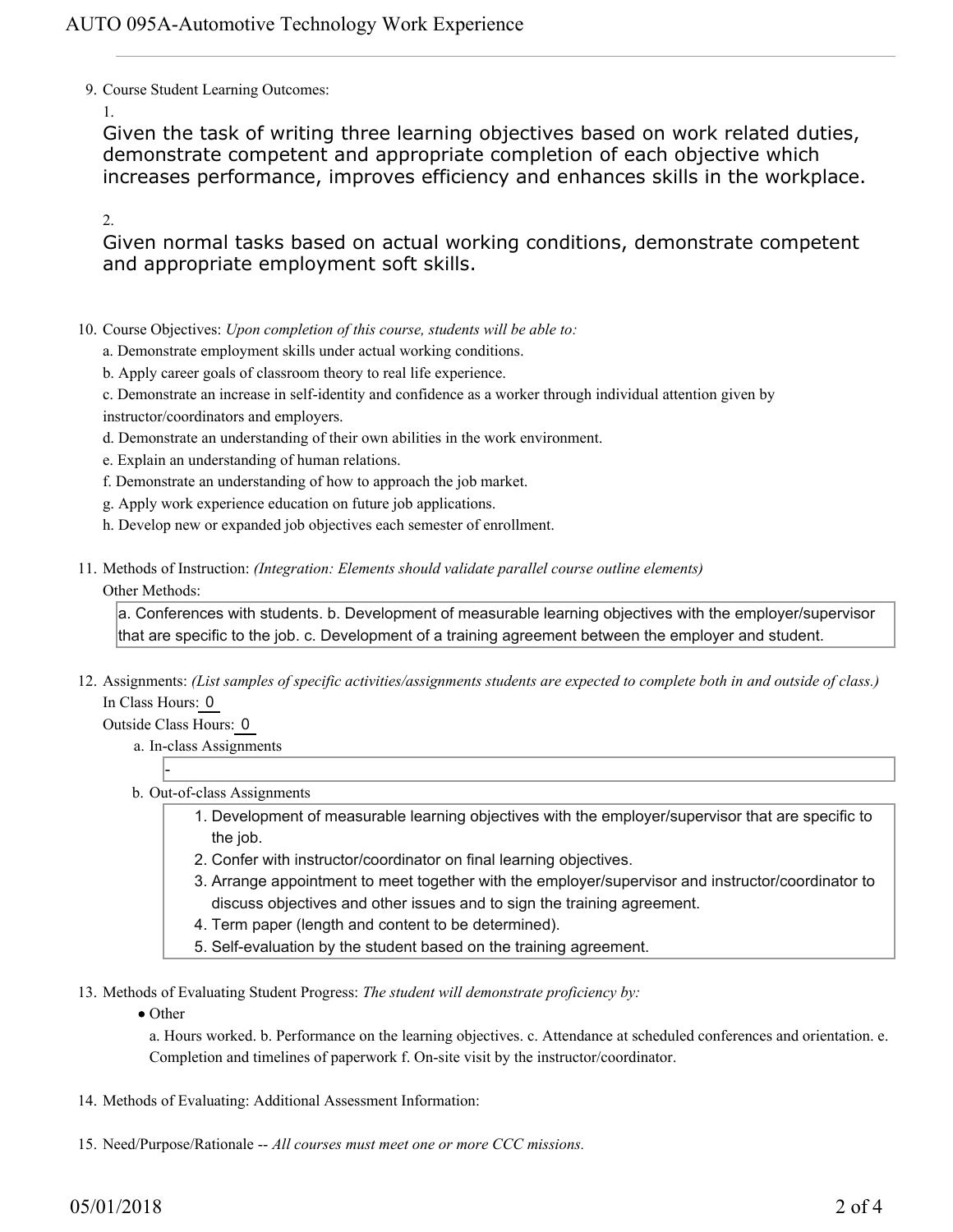# AUTO 095A-Automotive Technology Work Experience

|                                                              | PO - Career and Technical Education                                                                                |                         |                      |                      |                     |  |
|--------------------------------------------------------------|--------------------------------------------------------------------------------------------------------------------|-------------------------|----------------------|----------------------|---------------------|--|
|                                                              | Apply critical thinking skills to execute daily duties in their area of employment.                                |                         |                      |                      |                     |  |
|                                                              | IO - Personal and Professional Development                                                                         |                         |                      |                      |                     |  |
|                                                              | Self-evaluate knowledge, skills, and abilities.                                                                    |                         |                      |                      |                     |  |
| 16. Comparable Transfer Course                               |                                                                                                                    |                         |                      |                      |                     |  |
|                                                              | <b>University System</b>                                                                                           | Campus                  | <b>Course Number</b> | <b>Course Title</b>  | <b>Catalog Year</b> |  |
| 17. Special Materials and/or Equipment Required of Students: |                                                                                                                    |                         |                      |                      |                     |  |
|                                                              | <sup>18.</sup> Materials Fees:<br>Required Material?                                                               |                         |                      |                      |                     |  |
|                                                              |                                                                                                                    | <b>Material or Item</b> |                      | <b>Cost Per Unit</b> | <b>Total Cost</b>   |  |
|                                                              | 19. Provide Reasons for the Substantial Modifications or New Course:                                               |                         |                      |                      |                     |  |
|                                                              |                                                                                                                    |                         |                      |                      |                     |  |
|                                                              | Periodic review                                                                                                    |                         |                      |                      |                     |  |
| 20.                                                          | a. Cross-Listed Course (Enter Course Code): N/A                                                                    |                         |                      |                      |                     |  |
|                                                              | b. Replacement Course (Enter original Course Code): N/A                                                            |                         |                      |                      |                     |  |
|                                                              | 21. Grading Method (choose one): Letter Grade Only                                                                 |                         |                      |                      |                     |  |
|                                                              | 22. MIS Course Data Elements                                                                                       |                         |                      |                      |                     |  |
|                                                              | a. Course Control Number [CB00]: CCC000573050                                                                      |                         |                      |                      |                     |  |
|                                                              | b. T.O.P. Code [CB03]: 94800.00 - Automotive Technology                                                            |                         |                      |                      |                     |  |
|                                                              | c. Credit Status [CB04]: D - Credit - Degree Applicable                                                            |                         |                      |                      |                     |  |
|                                                              | d. Course Transfer Status [CB05]: B = Transfer CSU                                                                 |                         |                      |                      |                     |  |
|                                                              | e. Basic Skills Status [CB08]: $2N = Not basic skills course$                                                      |                         |                      |                      |                     |  |
|                                                              | f. Vocational Status [CB09]: Clearly Occupational                                                                  |                         |                      |                      |                     |  |
|                                                              | g. Course Classification [CB11]: Y - Credit Course                                                                 |                         |                      |                      |                     |  |
|                                                              | h. Special Class Status [CB13]: N - Not Special<br>i. Course CAN Code [CB14]: N/A                                  |                         |                      |                      |                     |  |
|                                                              | j. Course Prior to College Level [CB21]: $Y = Not$ Applicable                                                      |                         |                      |                      |                     |  |
|                                                              | k. Course Noncredit Category [CB22]: Y - Not Applicable                                                            |                         |                      |                      |                     |  |
|                                                              | 1. Funding Agency Category [CB23]: Y = Not Applicable                                                              |                         |                      |                      |                     |  |
|                                                              | m. Program Status [CB24]: 1 = Program Applicable                                                                   |                         |                      |                      |                     |  |
|                                                              | Name of Approved Program (if program-applicable): AUTOMOTIVE ALTERNATIVE FUELS, AUTOMOTIVE                         |                         |                      |                      |                     |  |
|                                                              | ELECTRICAL, AUTOMOTIVE EMISSIONS, AUTOMOTIVE ENGINE MANAGEMENT, AUTOMOTIVE                                         |                         |                      |                      |                     |  |
|                                                              | <b>TRANSMISSION &amp; AXLE</b>                                                                                     |                         |                      |                      |                     |  |
|                                                              | Attach listings of Degree and/or Certificate Programs showing this course as a required or a restricted elective.) |                         |                      |                      |                     |  |
|                                                              | 23. Enrollment - Estimate Enrollment                                                                               |                         |                      |                      |                     |  |
|                                                              | First Year: 125                                                                                                    |                         |                      |                      |                     |  |
| Third Year: 125                                              |                                                                                                                    |                         |                      |                      |                     |  |
|                                                              |                                                                                                                    |                         |                      |                      |                     |  |
|                                                              | 24. Resources - Faculty - Discipline and Other Qualifications:                                                     |                         |                      |                      |                     |  |
|                                                              | a. Sufficient Faculty Resources: Yes                                                                               |                         |                      |                      |                     |  |
|                                                              | b. If No, list number of FTE needed to offer this course: N/A                                                      |                         |                      |                      |                     |  |
|                                                              | 25. Additional Equipment and/or Supplies Needed and Source of Funding.                                             |                         |                      |                      |                     |  |

*N/A*

26. Additional Construction or Modification of Existing Classroom Space Needed. *(Explain:)*